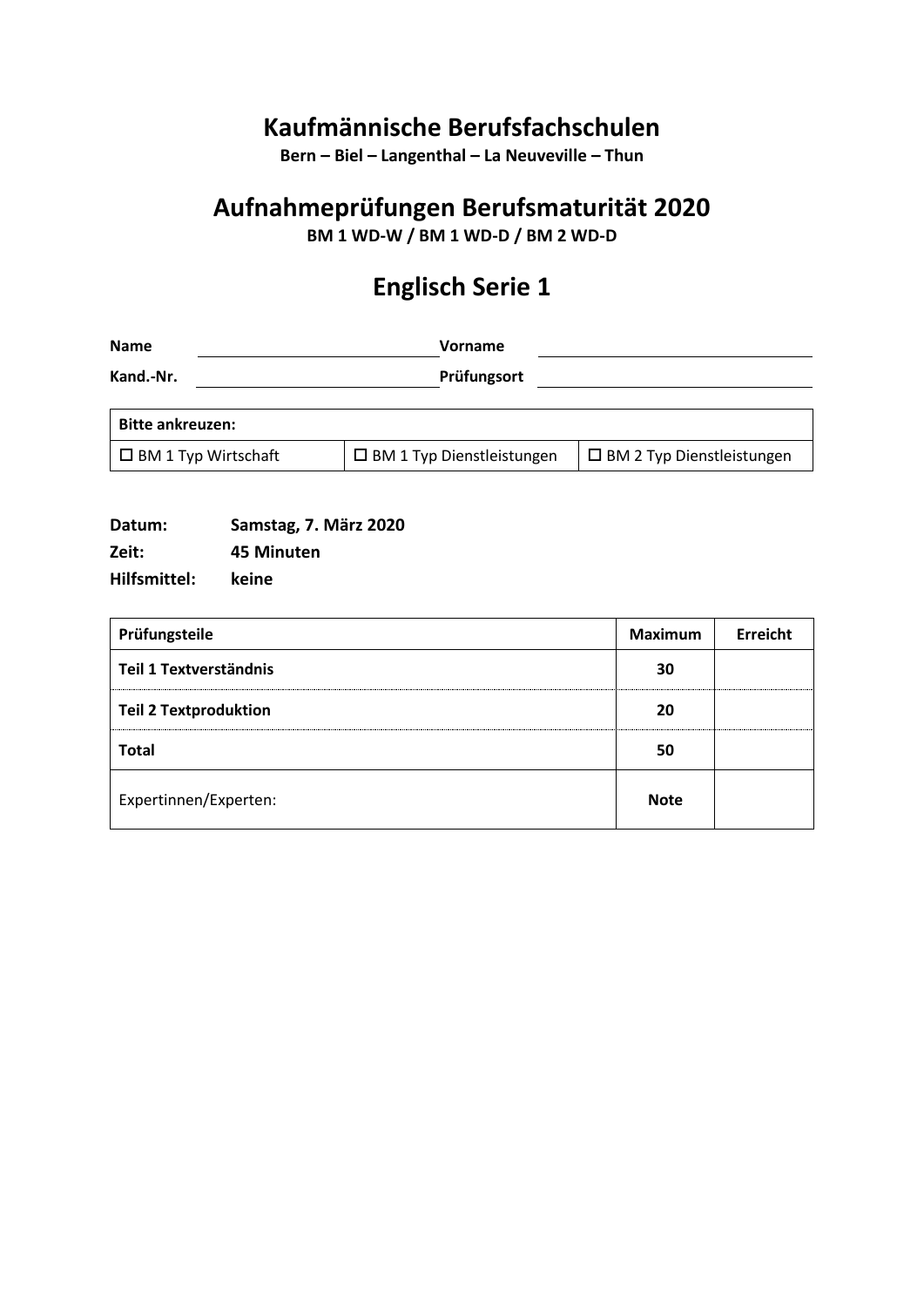## **A True, False or Not Stated \_\_\_ /10 points**

Look at the statements below about the adventures of a filmmaker. Read the text on the next page and decide if each sentence is true, false or not stated.

Write **T** for true, **F** for false and **NS** for not stated for each statement.

|                |                                                                                                                         | T, F or<br><b>NS</b> |
|----------------|-------------------------------------------------------------------------------------------------------------------------|----------------------|
| $\mathbf{1}$   | Sarah Begum travels around the world so that she can learn about the<br>places the people come from.                    |                      |
| $\overline{2}$ | Sarah found out about what was happening to the trees when she was 9<br>while meeting the people from the tribe.        |                      |
| 3              | As a child, Sarah went to the Amazon region for two weeks.                                                              |                      |
| 4              | She dreamed that the tribal people were trying to communicate with<br>her, which made her want to visit them even more. |                      |
| 5              | Sarah finally made the choice to follow her dream when she finished her<br>degree in filmmaking.                        |                      |
| 6              | She already had some knowledge of the tribe before she went to visit<br>them in Ecuador.                                |                      |
| 7              | The villagers communicated with the help of a Spanish person.                                                           |                      |
| 8              | Sarah already knew about the wedding ceremony before she went to<br>visit the tribe.                                    |                      |
| 9              | The Native Americans have big problems with their land.                                                                 |                      |
| 10             | All of Sarah's adventures are different from the last because it's the<br>people she meets who make it so interesting.  |                      |

## **Part 1: Reading (25 minutes recommended) 30 points**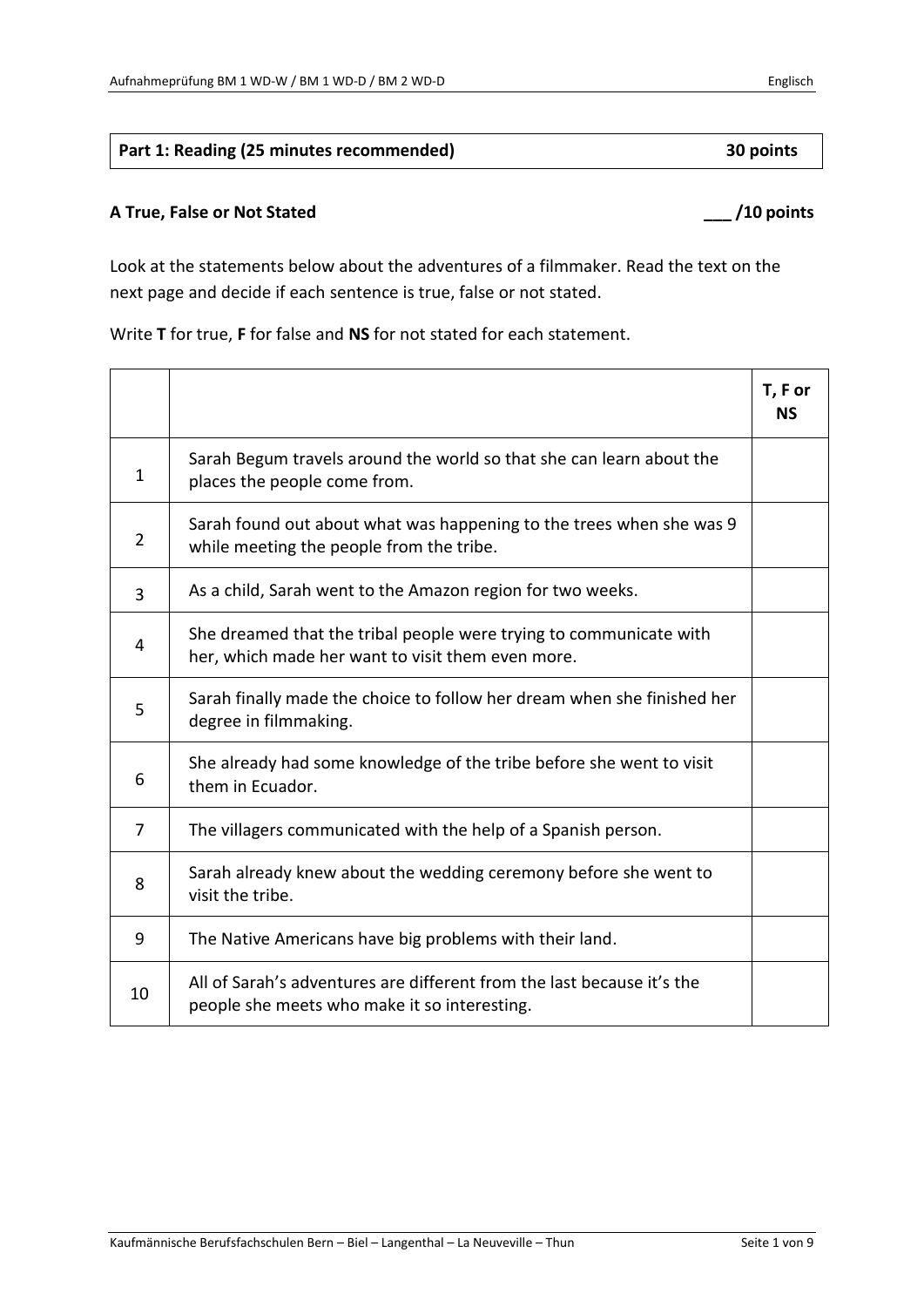## **Adventure Filmmaker**

Sarah Begum travels around the world, but the people she meets and their lives interest her more than where they are from. Wherever she goes, whether it's deep in the Amazonian rainforest or to a football match in Krakow, Poland, Sarah looks for the human story in the situation and records her experiences to later share them with the world through her documentary films, articles and public talks.

Sarah first became interested in knowing about people from other places when she was 9, after studying about the trees that were being cut down by big companies for the wood or land in the Amazon, and the effects this was having on the local people who lived there. "I had visions of tribal people calling me." she says. "Since then, the dreams became stronger and the urge to travel to see the tribes increased."

At the age of 21, while studying for a degree in filmmaking at Kingston University, Sarah, from London, England decided the time had come to make her dream come true. "I wanted to do something with my life and for my future, so I decided to literally follow my dream. I did some research about this tribe in the Amazon and just went there." she says. This would be the most important journey of her life so far, travelling 9,300 kilometres from home, deep into the Ecuadorian jungle.

Once in Ecuador, Sarah met up with sound engineer Stephen Bull and cinematographer Frank Angelcyk and taught English to children in the Amazon region for two weeks. They then set off on a two-day boat trip through waters full of alligators and piranha fish to get to the village where the Huaorani people live. When they arrived, they were greeted and made welcome by the villagers who communicated with gestures and the little Spanish they knew.

Sarah made a thirty-minute documentary about the Huaorani way of life, through her experiences with them. She hunted with warriors, joined the women in their activities and was chosen to become a member of the tribe. But the scariest moment was when they told her to take off her clothes and the women began to dress her as a bride. "I was chosen… and I had no idea what was going to happen to me." she says. But she soon discovered that the ceremony didn't make her a married woman in any legal sense and was just part of being welcomed into the tribe.

Since then, Sarah has continued to travel, meeting dangerous football fans in Poland to find out why their gangs fight, crossing the United States to meet Native Americans and understand their problems and climbing the Atlas Mountains of Morocco where she was adopted by a Berber woman. Whatever she decides to do next, wherever it may be, it's the people she meets who will breathe life into Sarah's adventure, and it will be their story she wants to tell.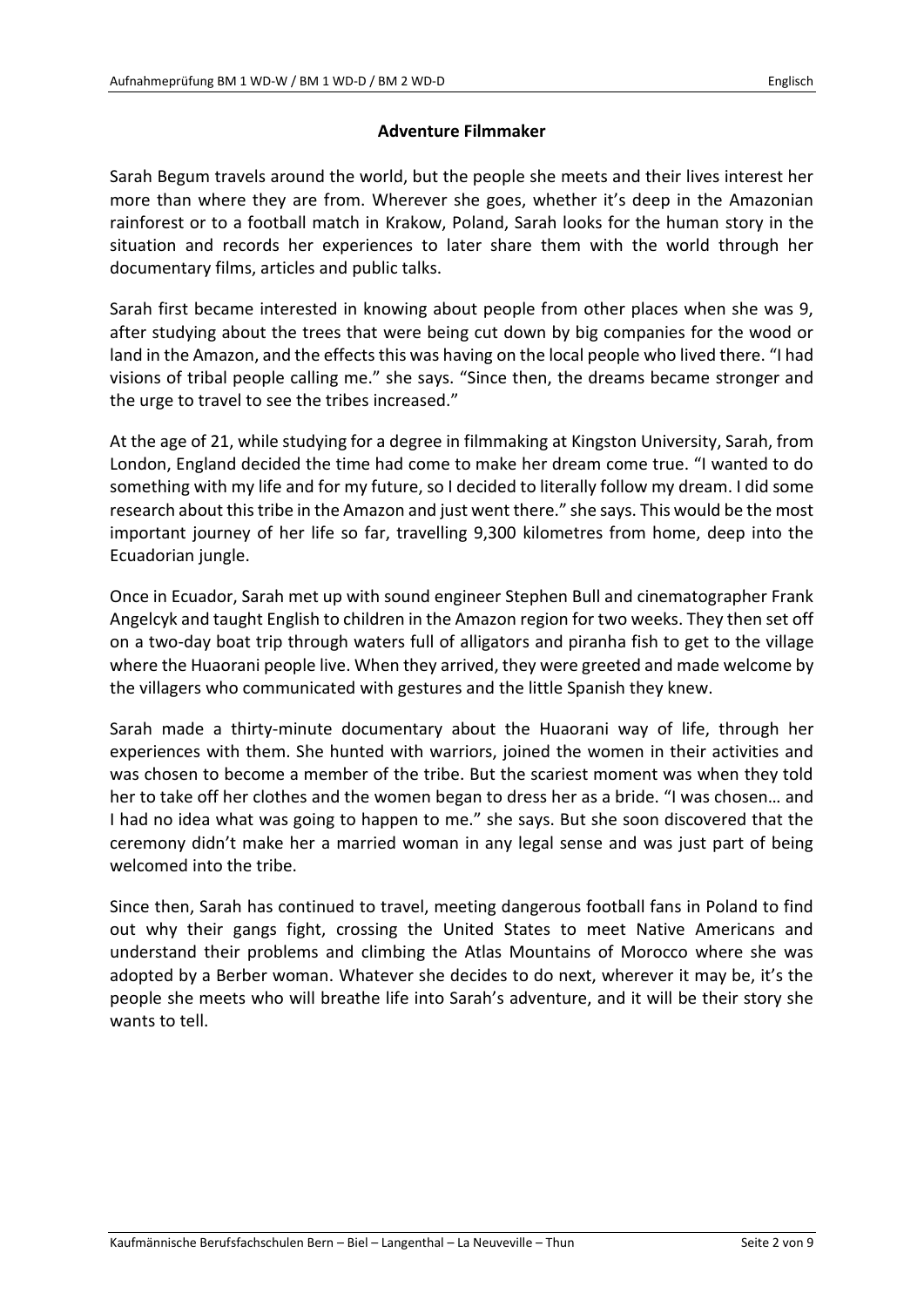## **B Multiple Choice \_\_\_ /10 points**

There are 10 questions about culture and sport in this section. Look at the sentences printed in bold. What do they say? Mark the *best* explanation – A, B or C.

| 1. Emma usually prefers to watch thrillers. |                                                    |  |
|---------------------------------------------|----------------------------------------------------|--|
| A                                           | Emma's favourite films explain how animals live.   |  |
| B                                           | At the zoo, Emma usually goes to visit one animal. |  |
|                                             | Emma likes to watch films with exciting stories.   |  |

| 2. It was Jim's first victory after a long injury. |                                                           |  |
|----------------------------------------------------|-----------------------------------------------------------|--|
| A                                                  | Jim had problems with his doctor for a long time.         |  |
| B                                                  | Jim started winning again.                                |  |
|                                                    | Jim ate his favourite food for the first time in a while. |  |

| 3. Samira likes to perform songs in front of large audiences. |                                                  |  |
|---------------------------------------------------------------|--------------------------------------------------|--|
| A                                                             | Samira likes to sing to a lot of people.         |  |
| B                                                             | Samira's performances are always in large rooms. |  |
|                                                               | Samira is rather shy.                            |  |

| 4. The Fringe festival is the most popular arts festival in the world. |                                                                      |  |
|------------------------------------------------------------------------|----------------------------------------------------------------------|--|
| A                                                                      | The Fringe festival is liked by a lot of people.                     |  |
| B                                                                      | Out of all the festivals in the world, most people go to the Fringe. |  |
|                                                                        | The Fringe festival takes place in China.                            |  |

| 5. People from around the world will take part in the competition. |                                                    |  |
|--------------------------------------------------------------------|----------------------------------------------------|--|
| A                                                                  | Many international people will perform on stage.   |  |
| B                                                                  | Many international people want to win the trophy.  |  |
|                                                                    | Many international people will speak at the event. |  |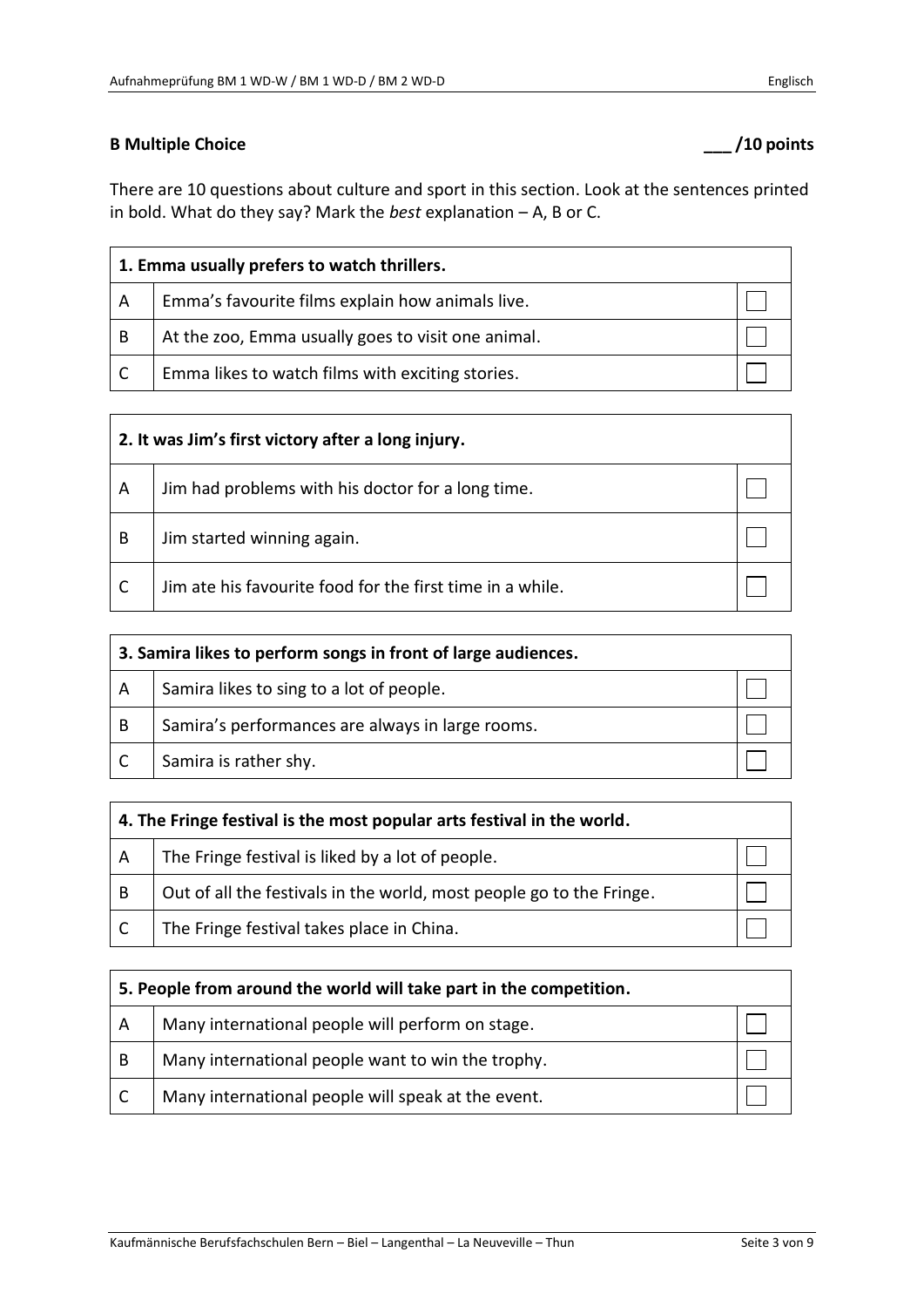| 6. Richard finishes at least ten novels per year. |                                                     |  |
|---------------------------------------------------|-----------------------------------------------------|--|
| $\overline{\mathsf{A}}$                           | Richard reads at least ten books every year.        |  |
| B                                                 | Richard writes at least ten news articles per year. |  |
|                                                   | Richard watches at least ten new films per year.    |  |

| 7. The band is now on tour to promote their latest record. |                                                         |  |
|------------------------------------------------------------|---------------------------------------------------------|--|
| $\overline{A}$                                             | The band wants to set another world record.             |  |
| l B                                                        | The band will record some songs while they are on tour. |  |
|                                                            | The band has just released some new music.              |  |

| 8. Margaret's job is to review the latest films. |                                                                     |  |
|--------------------------------------------------|---------------------------------------------------------------------|--|
| A                                                | Margaret watches the same films again and again.                    |  |
| B                                                | Margaret's job must be very exciting.                               |  |
|                                                  | Margaret's job is to tell other people what she thinks about films. |  |

| 9. There were many famous stars at the celebration. |                                                 |  |  |  |
|-----------------------------------------------------|-------------------------------------------------|--|--|--|
| $\overline{A}$                                      | The night sky was full of stars.                |  |  |  |
| B                                                   | There were many celebrities at the event.       |  |  |  |
|                                                     | The celebration was decorated in a special way. |  |  |  |

| 10. Check the Internet to see what's on at the cinema. |                                                              |  |  |  |
|--------------------------------------------------------|--------------------------------------------------------------|--|--|--|
| $\overline{A}$                                         | There are sometimes things to see on the roof of the cinema. |  |  |  |
| $\overline{B}$                                         | It is hard to find information about the cinema online.      |  |  |  |
| l C                                                    | You can find the cinema's programme online.                  |  |  |  |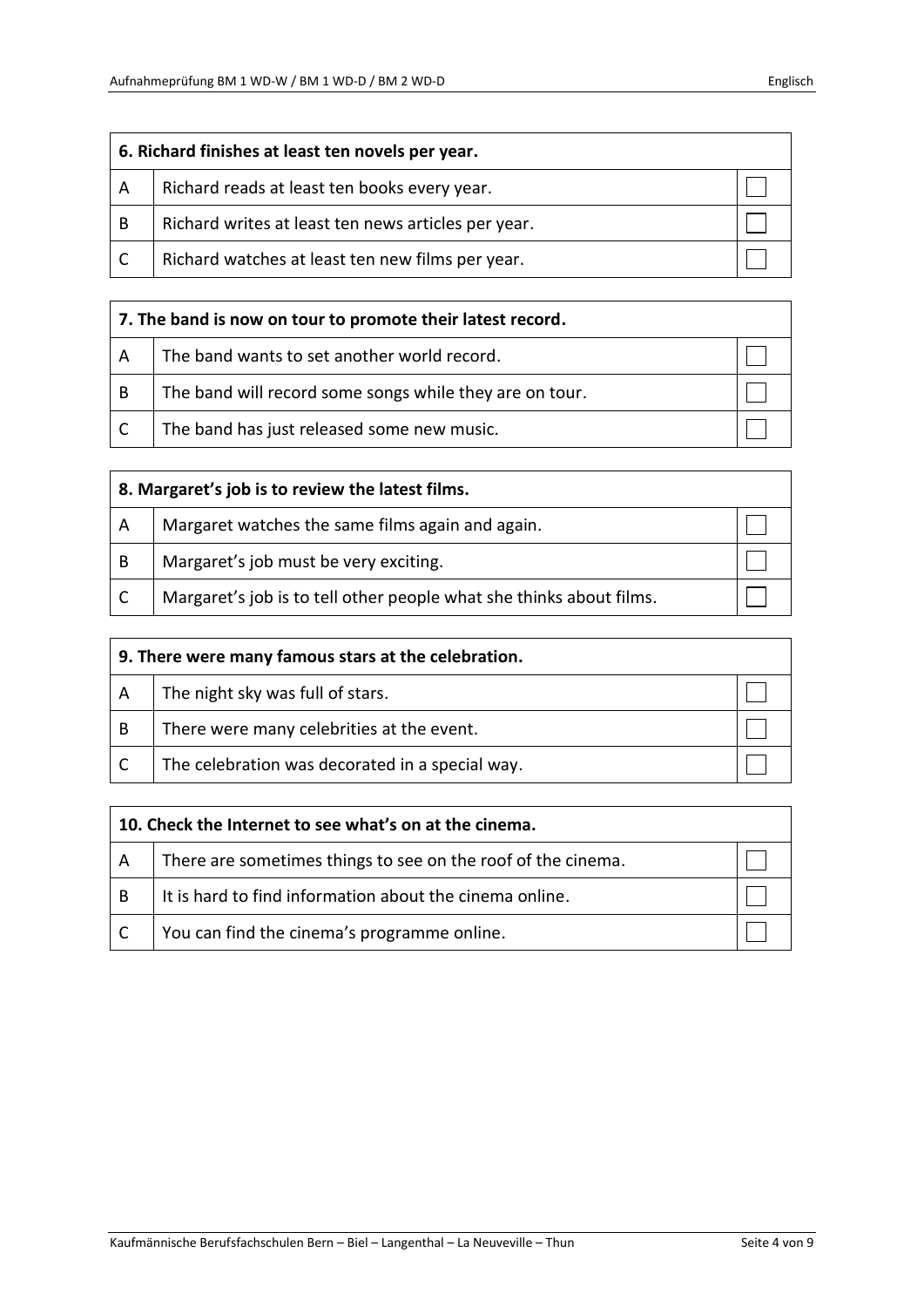**C Matching \_\_\_ /10 points**

The people below are looking for a film to watch. On the opposite page you will find descriptions of eight films. Decide which film (A-H) would be the most suitable for each person (1-5).

1. **Martha** is looking for something challenging tonight. She likes touching stories that are about personal fates. She works as a lawyer and spends a lot of time with criminals, which is a very challenging job.

Film: ………………………………..

2. **Michael** is a scientist, and he would like to end his day with an interesting film. He usually likes crime stories, but has been discovering science-fiction of late. He dislikes black and white films and loves Japanese food.

Film: ………………………………..

3. **Amina** is a biology student that specialises in ants. Her favourite films always include animals, and she loves to learn new things while watching films. Recently, she has been expanding her interests to other insects.

Film: ………………………………..

4. **Jamie** loves action films. Today, he wants to watch a movie with his wife, who is a journalist and loves movies with interesting love stories. Jamie's favourite films are from the 1980s.

Film: ………………………………..

5. **Angela** is French and an expert in Far Eastern culture. She doesn't just enjoy watching movies, she is also a filmmaker herself, with a passion for old films. She speaks French and English, and is fluent in Mandarin.

Film: ………………………………..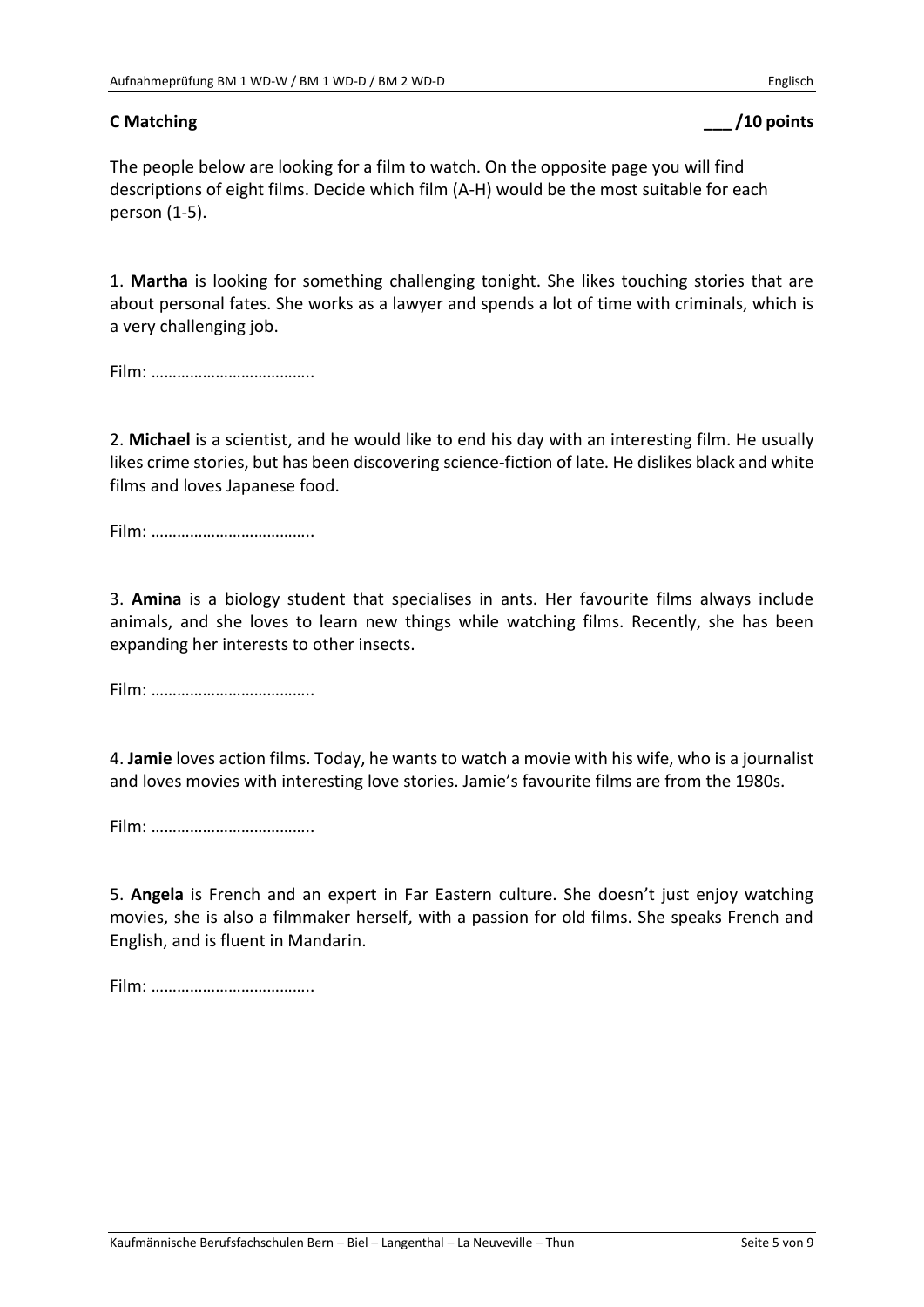## Film descriptions

| A) Years Not Lost                            | <b>B) 6 Samurai</b>                                |  |
|----------------------------------------------|----------------------------------------------------|--|
| After the murder of his wife and her lover,  | In 16 <sup>th</sup> century Japan, a small village |  |
| banker James McMillan<br>is<br>sent<br>to    | recruits 6 Samurai to defend it against the        |  |
| Gladstone Prison where<br>first<br>he<br>is. | attacks of bandits. One of the greatest            |  |
| by<br>his fellow<br>inmates.<br>mistreated   | achievements of black and white cinema,            |  |
| Gradually, he rises in the prison ranks and  | the 1954 film shows how old traditions are         |  |
| finds justice in the end. Powerful and       | still important in the modern world.               |  |
| dramatic, this film shows how hope can set   |                                                    |  |
| you free.                                    |                                                    |  |
| C) Life Is Marvellous                        | D) Stardust                                        |  |
| In 1930s Italy, a carefree Jewish librarian  | In the near future, our planet is riddled          |  |
| falls in love and marries a lovely woman     | with many environmental problems. A                |  |
| from a nearby city. Their love story is soon | team of explorers set out to a wormhole in         |  |
| disrupted as Nazi-German forces start        | the far reaches of our solar system in order       |  |
| occupying the country. Outrageously          | to find a new planet for the human race.           |  |
| funny, the film will show you how love and   | This film will blow you away with its special      |  |
| humour can conquer even the darkest          | effects and realistic representation of            |  |
| forces.                                      | astrophysics.                                      |  |
| E) Pride and Honour                          | F) Passion Dies Last                               |  |
| Paolo is the young and idealistic son of     | A fearless secret agent has his life turned        |  |
| Giuseppe Palermo, the head of the most       | upside-down when he discovers that his             |  |
| powerful mafia clan in Los Angeles. After    | wife might be having an affair with a              |  |
| returning from the war, a tragic incident    | leading international terrorist. With lots of      |  |
| forces him to abandon his ideals and         | fire, smoke and passion, this blockbuster          |  |
| become the new head of the family.           | will definitely not bore you.                      |  |
| Running time: 194 minutes.                   |                                                    |  |
| <b>G) 1000 Queens</b>                        | H) Sweat And Rust                                  |  |
| In one of the greatest documentaries in      | Three men of very different characters get         |  |
| recent years, film maker Michael Bradstein   | involved in an adventurous battle in order         |  |
| explores the fascinating world of bees, and  | to find hidden gold coins that are worth a         |  |
| how complex their interactions with other    | fortune. This film is one of the classics in its   |  |
| insects can be. This film features some of   | genre and features one of the most                 |  |
| the most breath-taking nature shots you'll   | legendary soundtracks in movie history.            |  |
| see this year!                               |                                                    |  |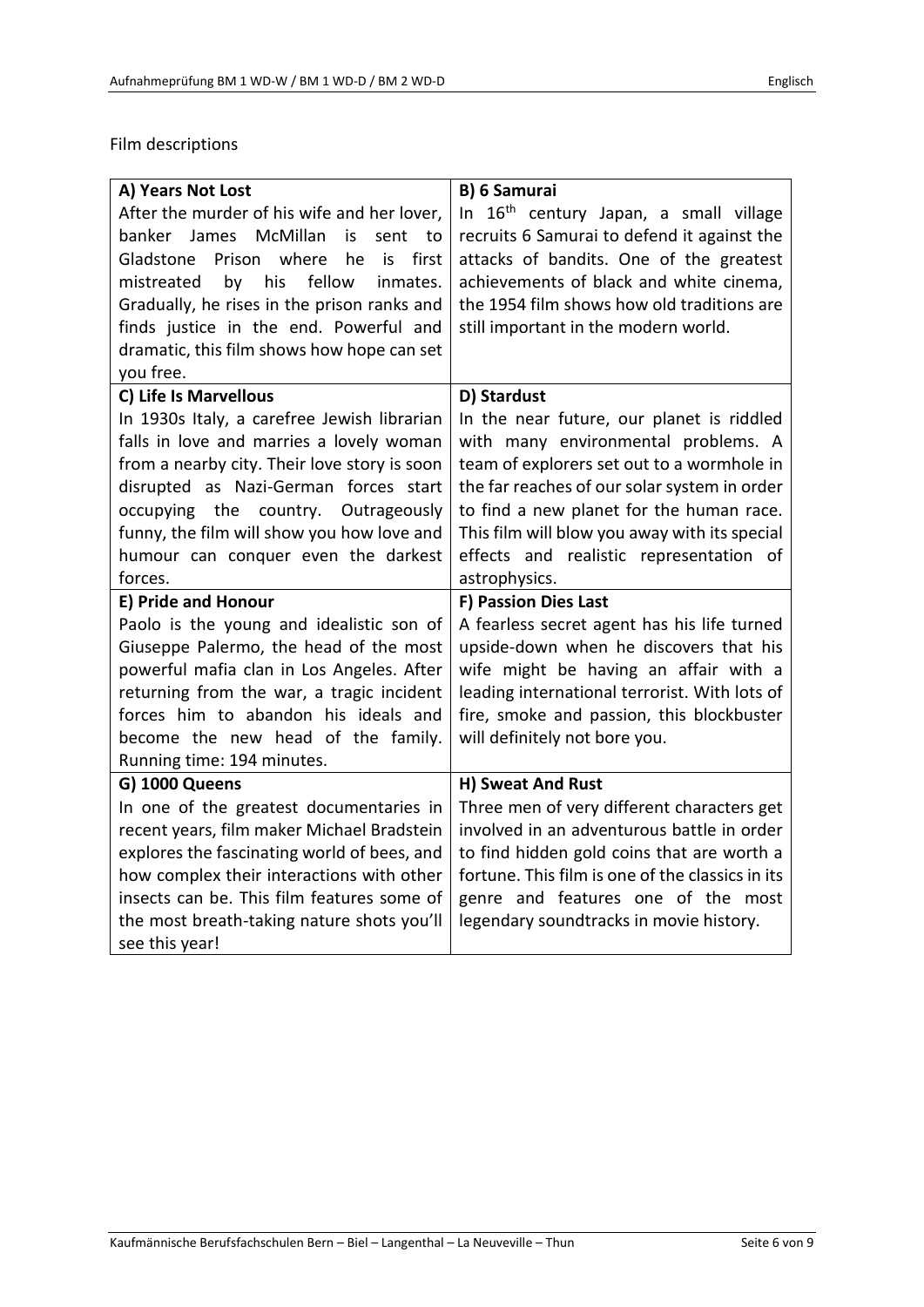### **Part 2: Writing (20 minutes recommended) 20 points**

### **\_\_\_ /20 points**

You receive an email from an old friend who lives in Spain. He is coming to visit your town and wants to know if there is anything interesting for him and his family to do or see while they are staying there.

Write an email back, and include the following information:

- Ask him when they will arrive.
- Ask him how long their stay will be.
- Ask him what type of transportation they prefer.
- Write about examples of attractions to see.

Write your email in 80 – 100 words in an appropriate style. Do not copy from the task.

### **Marking**

| Content:                     | $/ 8$ pts |
|------------------------------|-----------|
| Register/Format/Organisation | $/4$ pts  |
| Grammar                      | $/4$ pts  |
| Vocabulary                   | $/4$ pts  |